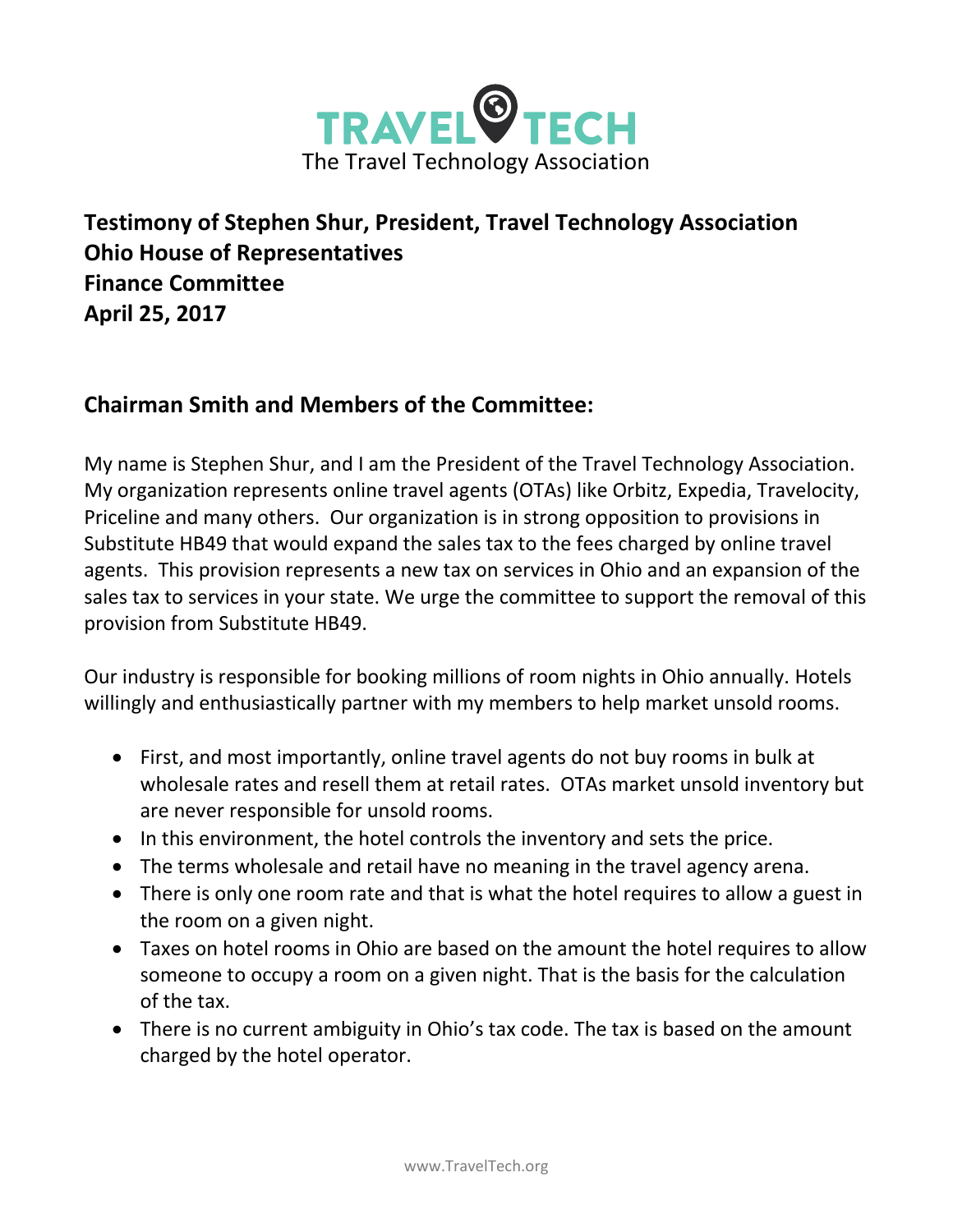- OTAs do not operate hotels. Online travel agents are just that, travel agents. They connect travelers with hotels and charge the traveler a service fee for the service they provide (the ability to search for, compare and book a hotel room).
- The playing field between hotels and OTAs is not "uneven". OTAs are a valued marketing channel for large hotel chains and independent hotels.
- Hilton CEO said this in an article April 7,2016: "**The OTAs are a good partner for us to be able to access customers that we might not otherwise be able to access."**
	- o [https://skift.com/2016/04/07/hilton-ceo-heaps-praise-on-his-good](https://skift.com/2016/04/07/hilton-ceo-heaps-praise-on-his-good-partners-the-online-travel-agencies/)[partners-the-online-travel-agencies/](https://skift.com/2016/04/07/hilton-ceo-heaps-praise-on-his-good-partners-the-online-travel-agencies/)
- For independent hotels, the value of OTAs is even greater.
	- o By partnering with OTAs, independent hotels get to compete for travelers with the major hotel chains when their property shows up on a comparison screen next to Marriott and Hilton.

In the context of the question of whether the proper taxes are being collected and remitted, there is no loophole. The tax is based on the rate that the hotel sets. The hotel provides the good or service, in this case, the hotel room, to the traveler. Online travel agents do not operate hotels or have control of inventory nor do they set the price that the consumer pays for the room. The hotels can remove their rooms from OTA sites in real time, at any time.

Further, as in the case of AAA discounts or AARP discounts, the tax paid is based on the discounted room rate that is set and agreed to by the hotel.

HB49 proposes to expand the sales tax to services by taxing the service fees that travel agents charge their clients. This will not only not generate any significant revenue, it could have a detrimental impact on your travel and tourism economy. These new taxes on service fees provide a disincentive for travel agents, both online and in Ohio to steer travelers to Ohio destinations. 40% of visitors to OTA sites do so without a destination in mind. OTAs can steer travelers to or from a state based on marketing, advertising and promotions. If someone is looking for an amusement park experience, they might be steered toward Wisconsin Dells instead of Cedar Point, for example.

According to [Skift](http://www.hotelmarketing.com/)

http://skift.com/2014/09/25/how-destinations-work-with-booking-sites-to-draw-visitors/ "As one of the busiest booking sites in the U.S., Expedia has enhanced ability to influence where travelers decide to vacation. This includes telling customers how many people booked a particular hotel, and it extends to running marketing campaigns for destinations"